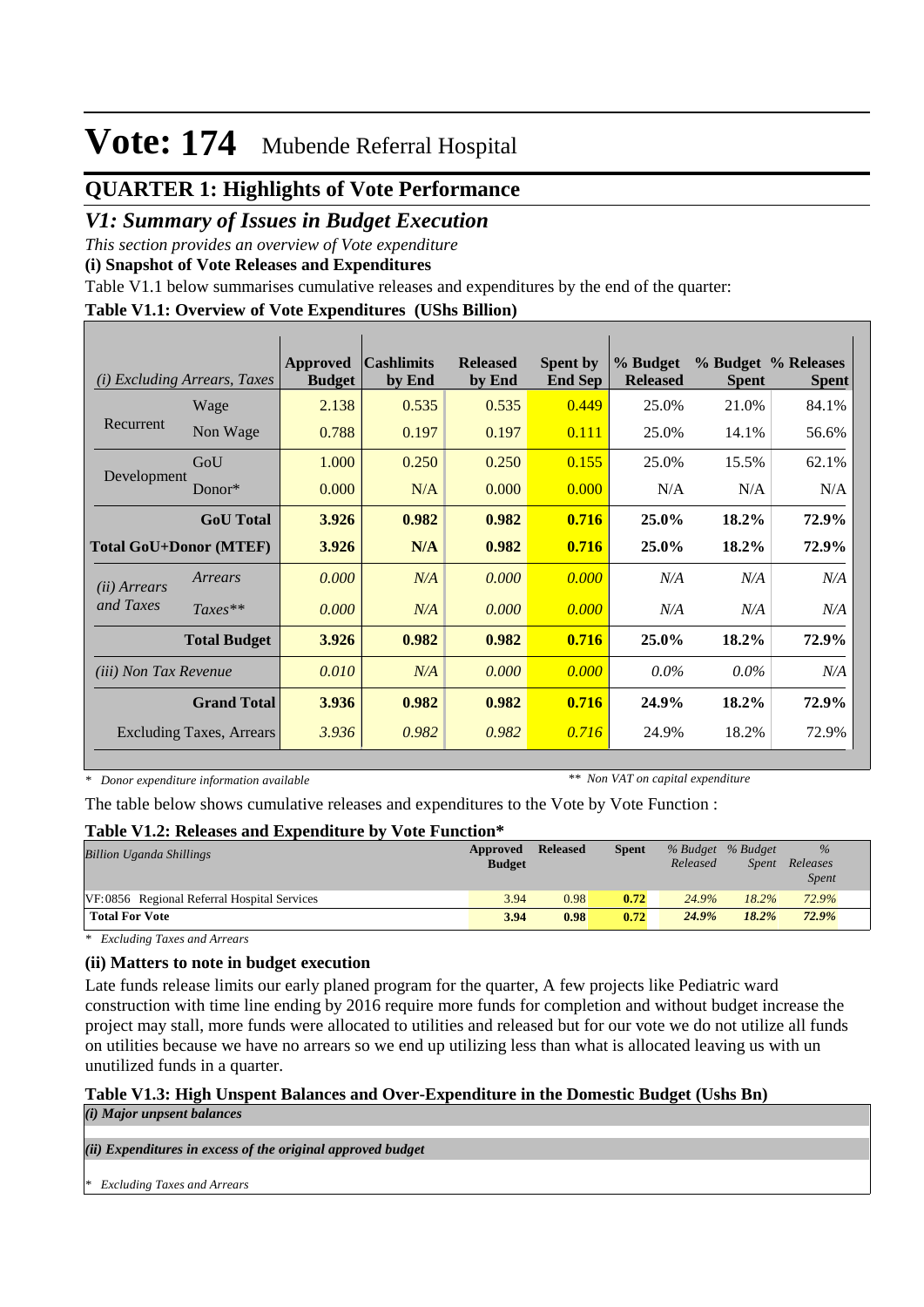## **QUARTER 1: Highlights of Vote Performance**

## *V2: Performance Highlights*

*This section provides highlights of output performance, focusing on key outputs and actions impelemented to improve section performance.*

### **Table V2.1: Key Vote Output Indicators and Expenditures\***

| <i>Vote, Vote Function</i><br><b>Key Output</b>            | <b>Approved Budget and</b><br><b>Planned outputs</b>                                                                                                                                                                                  |         | <b>Cumulative Expenditure</b><br>and Performance                                                                                                                                                                                                                  |        | <b>Status and Reasons for any</b><br><b>Variation from Plans</b>                       |       |
|------------------------------------------------------------|---------------------------------------------------------------------------------------------------------------------------------------------------------------------------------------------------------------------------------------|---------|-------------------------------------------------------------------------------------------------------------------------------------------------------------------------------------------------------------------------------------------------------------------|--------|----------------------------------------------------------------------------------------|-------|
| Vote Function: 0856 Regional Referral Hospital Services    |                                                                                                                                                                                                                                       |         |                                                                                                                                                                                                                                                                   |        |                                                                                        |       |
| Output: 085601                                             | <b>Inpatient services</b>                                                                                                                                                                                                             |         |                                                                                                                                                                                                                                                                   |        |                                                                                        |       |
| Description of Performance: No. of patients admitted       | days, Deliveries 4,500<br>Caesareans sections 900.                                                                                                                                                                                    |         | No. of patients admitted 3386:,<br>15,000:, BOR 100%, ALOS 4.5 BOR 86%, ALOS 4 days,<br>Deliveries 1053 Caesareans<br>sections 218.                                                                                                                               |        | Health Centre units are now<br>more effective                                          |       |
| Performance Indicators:                                    |                                                                                                                                                                                                                                       |         |                                                                                                                                                                                                                                                                   |        |                                                                                        |       |
| No. of in patients admitted                                |                                                                                                                                                                                                                                       | 15,000  |                                                                                                                                                                                                                                                                   | 3,386  |                                                                                        |       |
| Bed occupancy rate<br>(inpatients)                         |                                                                                                                                                                                                                                       | 100     |                                                                                                                                                                                                                                                                   | 86     |                                                                                        |       |
| Average rate of stay for<br>inpatients (no. days)          |                                                                                                                                                                                                                                       | 4.5     |                                                                                                                                                                                                                                                                   | 4      |                                                                                        |       |
| <b>Output Cost:</b>                                        | UShs Bn:                                                                                                                                                                                                                              | 0.210   | UShs Bn:                                                                                                                                                                                                                                                          | 0.038  | % Budget Spent:                                                                        | 18.2% |
| Output: 085602                                             | <b>Outpatient services</b>                                                                                                                                                                                                            |         |                                                                                                                                                                                                                                                                   |        |                                                                                        |       |
| Description of Performance: No. of General outpatient seen | 120,000, No. Of specialized<br>outpatients 30,000<br>No. of emergencies attended<br>7,200, no of outreaches carried<br>out 60. no of antenatal<br>attendances 11,000, HIV+ves<br>started on ART 800. no of<br>dental extractions 3000 |         | No. of General outpatient seen<br>19497, No. Of specialized<br>outpatients 4028<br>No. of emergencies attended<br>1800, no of outreaches carried<br>out 13. no of antenatal<br>attendances 1673, HIV+ves<br>started on ART 200. no of<br>dental extractions 1255. |        | As planned                                                                             |       |
| Performance Indicators:                                    |                                                                                                                                                                                                                                       |         |                                                                                                                                                                                                                                                                   |        |                                                                                        |       |
| No. of specialised outpatients<br>attended to              |                                                                                                                                                                                                                                       | 30,000  |                                                                                                                                                                                                                                                                   | 4,028  |                                                                                        |       |
| No. of general outpatients<br>attended to                  |                                                                                                                                                                                                                                       | 120,000 |                                                                                                                                                                                                                                                                   | 19,497 |                                                                                        |       |
| <b>Output Cost:</b>                                        | <b>UShs Bn:</b>                                                                                                                                                                                                                       | 0.037   | UShs Bn:                                                                                                                                                                                                                                                          | 0.005  | % Budget Spent:                                                                        | 12.8% |
| Output: 085604                                             | <b>Diagnostic services</b>                                                                                                                                                                                                            |         |                                                                                                                                                                                                                                                                   |        |                                                                                        |       |
| Description of Performance: No. of Lab tests done 96,000,  | Xrays done 4,000; No of<br>Ultrasounds done 5,000; Post<br>Mortems Perfomed 28                                                                                                                                                        |         | No. of Lab tests done 3768,<br>Xrays done 471, No of<br>Ultrasounds done 491; Post<br>Mortems Perfomed 7                                                                                                                                                          |        | Power fructuations and<br>Generaor breakdown.                                          |       |
| Performance Indicators:                                    |                                                                                                                                                                                                                                       |         |                                                                                                                                                                                                                                                                   |        |                                                                                        |       |
| Patient xrays (imaging)                                    |                                                                                                                                                                                                                                       | 4,000   |                                                                                                                                                                                                                                                                   | 471    |                                                                                        |       |
| No. of labs/tests                                          |                                                                                                                                                                                                                                       | 96,000  |                                                                                                                                                                                                                                                                   | 3,768  |                                                                                        |       |
| <b>Output Cost:</b>                                        | UShs Bn:                                                                                                                                                                                                                              | 0.026   | UShs Bn:                                                                                                                                                                                                                                                          |        | 0.001 % Budget Spent:                                                                  | 2.8%  |
| Output: 085605                                             | <b>Hospital Management and support services</b>                                                                                                                                                                                       |         |                                                                                                                                                                                                                                                                   |        |                                                                                        |       |
| Description of Performance:                                |                                                                                                                                                                                                                                       |         | N/A                                                                                                                                                                                                                                                               |        | N/A                                                                                    |       |
| <b>Output Cost:</b>                                        | UShs Bn:                                                                                                                                                                                                                              | 2.510   | UShs Bn:                                                                                                                                                                                                                                                          |        | 0.049 % Budget Spent:                                                                  | 1.9%  |
| Output: 085606                                             | Prevention and rehabilitation services                                                                                                                                                                                                |         |                                                                                                                                                                                                                                                                   |        |                                                                                        |       |
| Description of Performance: No. of immunisations 22,000,   | No. of person receiving Family<br>planning 2400, No. of HIV +ve                                                                                                                                                                       |         | of person receiving Family<br>planning 600, No. of HIV +ve                                                                                                                                                                                                        |        | No. of immunisations 5400, No. Provider initiated screening for<br>HIV was introduced. |       |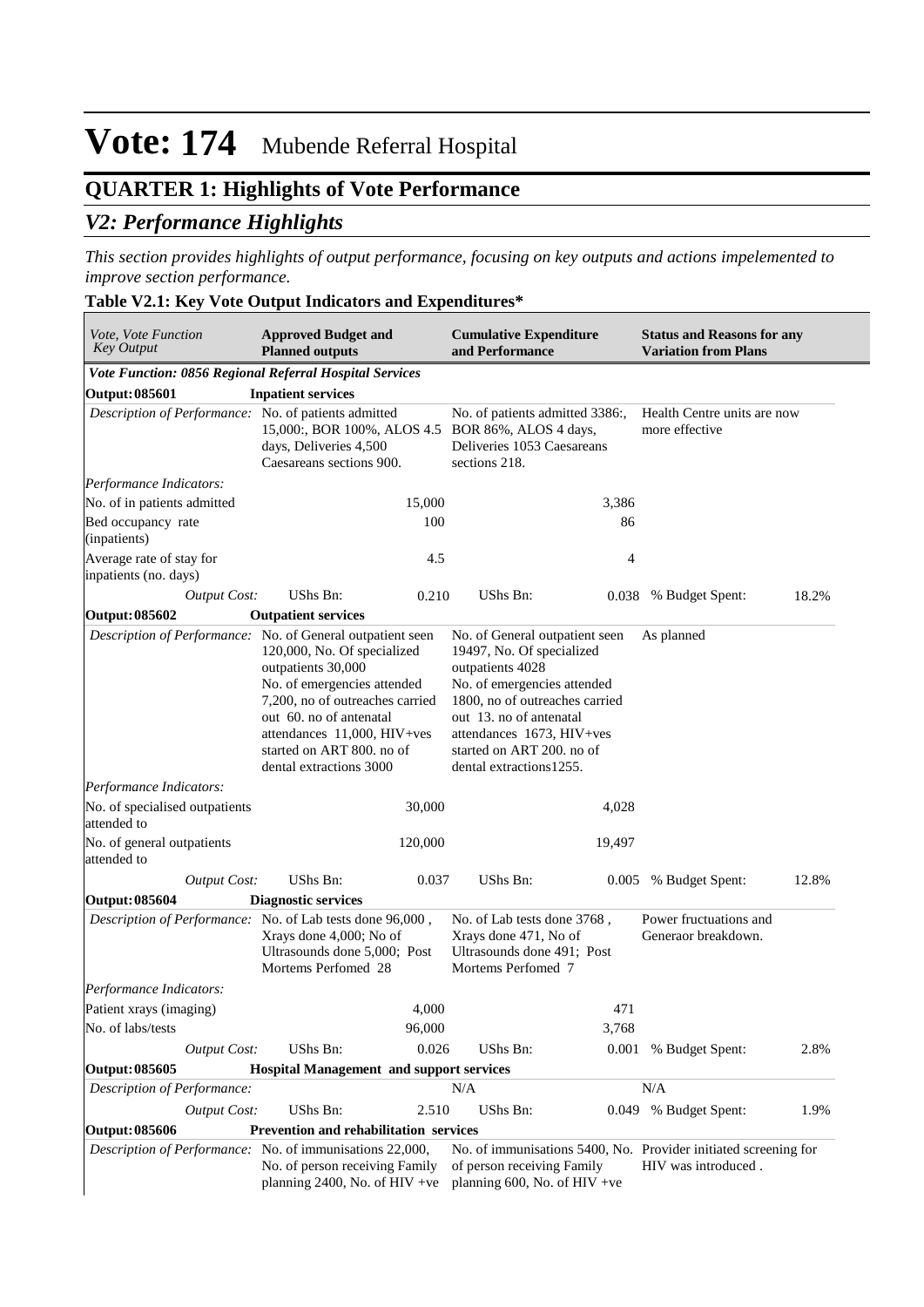## **QUARTER 1: Highlights of Vote Performance**

| Vote, Vote Function<br><b>Key Output</b>                                       | <b>Approved Budget and</b><br><b>Planned outputs</b>                                                                                        |        | <b>Cumulative Expenditure</b><br>and Performance                                                                                     |                  | <b>Status and Reasons for any</b><br><b>Variation from Plans</b> |       |
|--------------------------------------------------------------------------------|---------------------------------------------------------------------------------------------------------------------------------------------|--------|--------------------------------------------------------------------------------------------------------------------------------------|------------------|------------------------------------------------------------------|-------|
|                                                                                | pregnant mothers put on option<br>B+220, VCT/RCT 45,000,<br>$HIV + ves$ on septrin 1,200,<br>exposed infants started on<br>prophylaxis 480. |        | pregnant mothers put on option<br>B+55, VCT/RCT 11511, HIV<br>+ves on septrin 300, exposed<br>infants started on prophylaxis<br>120. |                  |                                                                  |       |
| Performance Indicators:                                                        |                                                                                                                                             |        |                                                                                                                                      |                  |                                                                  |       |
| No. of people receiving<br>family planning services                            |                                                                                                                                             | 2,400  |                                                                                                                                      | 600              |                                                                  |       |
| No. of people immunised                                                        |                                                                                                                                             | 22,000 |                                                                                                                                      | 5,400            |                                                                  |       |
| No. of antenatal cases                                                         |                                                                                                                                             | 11,000 |                                                                                                                                      | 2,750            |                                                                  |       |
| <b>Output Cost:</b>                                                            | UShs Bn:                                                                                                                                    | 0.144  | UShs Bn:                                                                                                                             | 0.018            | % Budget Spent:                                                  | 12.2% |
| Output: 085677                                                                 | <b>Purchase of Specialised Machinery &amp; Equipment</b>                                                                                    |        |                                                                                                                                      |                  |                                                                  |       |
| Description of Performance:                                                    |                                                                                                                                             |        | N/A                                                                                                                                  |                  | N/A                                                              |       |
| <b>Output Cost:</b>                                                            | UShs Bn:                                                                                                                                    | 0.038  | UShs Bn:                                                                                                                             | 0.000            | % Budget Spent:                                                  | 0.0%  |
| <b>Output: 085680</b>                                                          | Hospital Construction/rehabilitation                                                                                                        |        |                                                                                                                                      |                  |                                                                  |       |
| Description of Performance: Complete medicines stores,                         | continue construction of<br>pediatric ward, complete<br>connection of generator (18m)                                                       |        | Medicines stores still on going,<br>Construction of pediatric ward<br>on going, completed connection<br>of generator                 |                  | All Funds had not been released                                  |       |
| Performance Indicators:                                                        |                                                                                                                                             |        |                                                                                                                                      |                  |                                                                  |       |
| No.<br>reconstructed/rehabilitated<br>general wards                            |                                                                                                                                             | 1      |                                                                                                                                      | $\boldsymbol{0}$ |                                                                  |       |
| No. of hospitals benefiting<br>from the rennovation of<br>existing facilities. |                                                                                                                                             | 1      |                                                                                                                                      | $\boldsymbol{0}$ |                                                                  |       |
| <b>Output Cost:</b>                                                            | UShs Bn:                                                                                                                                    | 0.940  | UShs Bn:                                                                                                                             | 0.155            | % Budget Spent:                                                  | 16.5% |
| <b>Vote Function Cost</b>                                                      | <b>UShs Bn:</b>                                                                                                                             |        | 3.936 UShs Bn:                                                                                                                       | 0.716            | % Budget Spent:                                                  | 18.2% |
| <b>Cost of Vote Services:</b>                                                  | UShs Bn:                                                                                                                                    |        | 3.936 UShs Bn:                                                                                                                       | 0.716            | % Budget Spent:                                                  | 18.2% |

*\* Excluding Taxes and Arrears*

Sortage of specilized staff, funds are allocated to utilities and released but for this vote we do not utilize all funds on utilities because we have no arrears this leave us with un utilized funds which need re-allocation of funds.

### **Table V2.2: Implementing Actions to Improve Vote Performance**

| <b>Planned Actions:</b>                                   | <b>Actual Actions:</b>                                                                         | <b>Reasons for Variation</b>                                         |  |  |  |  |  |  |
|-----------------------------------------------------------|------------------------------------------------------------------------------------------------|----------------------------------------------------------------------|--|--|--|--|--|--|
| Vote: 174 Mubende Referral Hospital                       |                                                                                                |                                                                      |  |  |  |  |  |  |
| Vote Function: 08 56 Regional Referral Hospital Services  |                                                                                                |                                                                      |  |  |  |  |  |  |
| await HSC                                                 | More staff have so far been recruited by<br><b>HSC</b>                                         | More partients have been attended to this<br>quarter.                |  |  |  |  |  |  |
| Vote: 174 Mubende Referral Hospital                       |                                                                                                |                                                                      |  |  |  |  |  |  |
| Vote Function: 08 56 Regional Referral Hospital Services  |                                                                                                |                                                                      |  |  |  |  |  |  |
| Completion of Paed ward, medicine store<br>and a mortury. | Paed ward construction still on going,<br>medicine store and a mortury yet to be<br>completed. | Less funds received in quarter one for the<br>store to be completed. |  |  |  |  |  |  |
| equipment numbers have improved                           | equipment numbers have improved                                                                | More partients are now attended to.                                  |  |  |  |  |  |  |

## *V3: Details of Releases and Expenditure*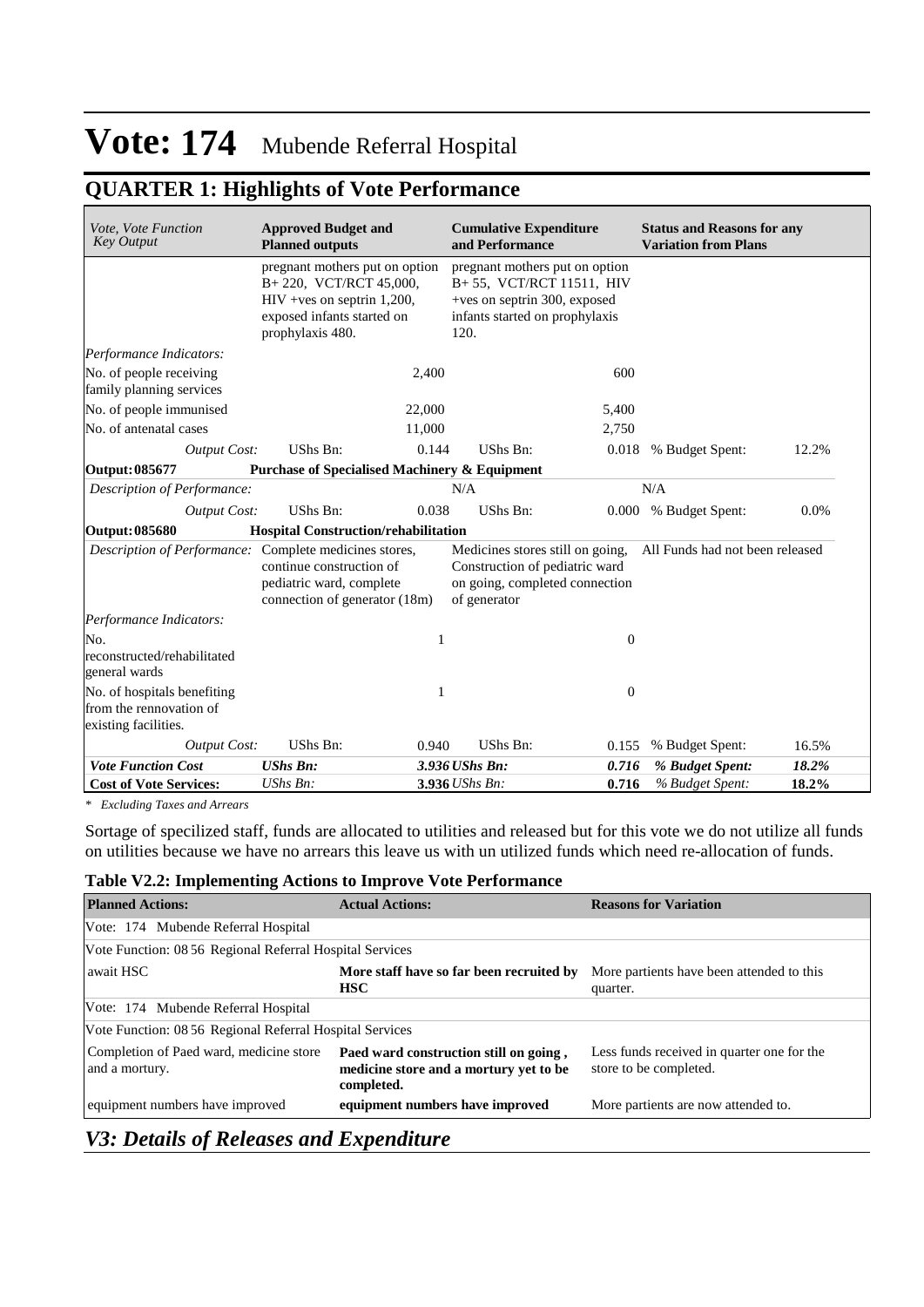## **QUARTER 1: Highlights of Vote Performance**

*This section provides a comprehensive summary of the outputs delivered by the Vote and further details of Vote expenditures by Vote Function and Expenditure Item.*

### **Table V3.1: GoU Releases and Expenditure by Output\***

| <b>Billion Uganda Shillings</b>                                 | <b>Approved</b> | <b>Released</b> | <b>Spent</b> | $%$ GoU       | $%$ GoU       | $%$ GoU      |
|-----------------------------------------------------------------|-----------------|-----------------|--------------|---------------|---------------|--------------|
|                                                                 | <b>Budget</b>   |                 |              | <b>Budget</b> | <b>Budget</b> | Releases     |
|                                                                 |                 |                 |              | Released      | <i>Spent</i>  | <i>Spent</i> |
| VF:0856 Regional Referral Hospital Services                     | 3.93            | 0.98            | 0.72         | 25.0%         | 18.2%         | 72.9%        |
| Class: Outputs Provided                                         | 2.93            | 0.73            | 0.56         | $25.0\%$      | 19.2%         | 76.7%        |
| 085601 Inpatient services                                       | 0.21            | 0.59            | 0.49         | 279.2%        | 232.3%        | 83.2%        |
| 085602 Outpatient services                                      | 0.04            | 0.01            | 0.00         | 26.3%         | 12.8%         | 48.8%        |
| 085604 Diagnostic services                                      | 0.03            | 0.01            | 0.00         | $25.0\%$      | 2.8%          | 11.4%        |
| 085605 Hospital Management and support services                 | 2.50            | 0.09            | 0.05         | 3.6%          | $2.0\%$       | 53.7%        |
| 085606 Prevention and rehabilitation services                   | 0.14            | 0.04            | 0.02         | $25.0\%$      | 12.2%         | 48.8%        |
| 085607 Immunisation Services                                    | 0.01            | 0.00            | 0.00         | $25.0\%$      | 14.9%         | 59.4%        |
| Class: Capital Purchases                                        | 1.00            | 0.25            | 0.16         | $25.0\%$      | 15.5%         | 62.1%        |
| 085671 Acquisition of Land by Government                        | 0.01            | 0.00            | 0.00         | $25.0\%$      | $0.0\%$       | $0.0\%$      |
| 085673 Roads, Streets and Highways                              | 0.01            | 0.00            | 0.00         | $25.0\%$      | $0.0\%$       | $0.0\%$      |
| 085676 Purchase of Office and ICT Equipment, including Software | 0.01            | 0.00            | 0.00         | $25.0\%$      | $0.0\%$       | $0.0\%$      |
| 085677 Purchase of Specialised Machinery & Equipment            | 0.04            | 0.01            | 0.00         | $25.0\%$      | $0.0\%$       | $0.0\%$      |
| 085680 Hospital Construction/rehabilitation                     | 0.94            | 0.23            | 0.16         | $25.0\%$      | 16.5%         | 66.0%        |
| <b>Total For Vote</b>                                           | 3.93            | 0.98            | 0.72         | 25.0%         | 18.2%         | 72.9%        |

*\* Excluding Taxes and Arrears*

### **Table V3.2: 2014/15 GoU Expenditure by Item**

| <b>Billion Uganda Shillings</b>                          | <b>Approved</b><br><b>Budget</b> | <b>Releases</b> | <b>Expend-</b><br>iture | % Budged<br><b>Released</b> | % Budget<br><b>Spent</b> | %Releases<br><b>Spent</b> |
|----------------------------------------------------------|----------------------------------|-----------------|-------------------------|-----------------------------|--------------------------|---------------------------|
| <b>Output Class: Outputs Provided</b>                    | 2.93                             | 0.73            | 0.56                    | 25.0%                       | 19.2%                    | 76.7%                     |
| 211101 General Staff Salaries                            | 2.14                             | 0.53            | 0.45                    | 25.0%                       | 21.0%                    | 84.1%                     |
| 211103 Allowances                                        | 0.05                             | 0.01            | 0.01                    | 31.0%                       | 25.6%                    | 82.4%                     |
| 213001 Medical expenses (To employees)                   | 0.00                             | 0.00            | 0.00                    | 25.0%                       | 23.5%                    | 94.1%                     |
| 213002 Incapacity, death benefits and funeral expenses   | 0.00                             | 0.00            | 0.00                    | 25.0%                       | 23.1%                    | 92.5%                     |
| 221001 Advertising and Public Relations                  | 0.00                             | 0.00            | 0.00                    | 25.0%                       | 0.0%                     | 0.0%                      |
| 221002 Workshops and Seminars                            | 0.01                             | 0.00            | 0.00                    | 25.0%                       | 25.0%                    | 100.0%                    |
| 221003 Staff Training                                    | 0.01                             | 0.00            | 0.00                    | 25.0%                       | 25.0%                    | 100.0%                    |
| 221004 Recruitment Expenses                              | 0.01                             | 0.00            | 0.00                    | 33.3%                       | 9.5%                     | 28.5%                     |
| 221006 Commissions and related charges                   | 0.02                             | 0.01            | 0.01                    | 25.0%                       | 23.8%                    | 95.3%                     |
| 221007 Books, Periodicals & Newspapers                   | 0.00                             | 0.00            | 0.00                    | 25.0%                       | 25.0%                    | 100.0%                    |
| 221008 Computer supplies and Information Technology (IT) | 0.02                             | 0.00            | 0.00                    | 25.0%                       | 11.2%                    | 44.8%                     |
| 221009 Welfare and Entertainment                         | 0.01                             | 0.00            | 0.00                    | 25.0%                       | 25.0%                    | 100.0%                    |
| 221010 Special Meals and Drinks                          | 0.05                             | 0.01            | 0.01                    | 25.0%                       | 24.4%                    | 97.5%                     |
| 221011 Printing, Stationery, Photocopying and Binding    | 0.01                             | 0.00            | 0.00                    | 26.7%                       | 26.7%                    | 100.0%                    |
| 221012 Small Office Equipment                            | 0.00                             | 0.00            | 0.00                    | 25.0%                       | 20.9%                    | 83.7%                     |
| 221014 Bank Charges and other Bank related costs         | 0.00                             | 0.00            | 0.00                    | 25.0%                       | 0.0%                     | 0.0%                      |
| 222001 Telecommunications                                | 0.01                             | 0.00            | 0.00                    | 25.0%                       | 9.0%                     | 36.2%                     |
| 222002 Postage and Courier                               | 0.00                             | 0.00            | 0.00                    | 25.0%                       | 0.0%                     | 0.0%                      |
| 223001 Property Expenses                                 | 0.01                             | 0.00            | 0.00                    | 25.0%                       | 5.6%                     | 22.2%                     |
| 223004 Guard and Security services                       | 0.02                             | 0.01            | 0.00                    | 25.0%                       | 6.1%                     | 24.5%                     |
| 223005 Electricity                                       | 0.07                             | 0.02            | 0.00                    | 25.0%                       | 0.6%                     | 2.6%                      |
| 223006 Water                                             | 0.06                             | 0.02            | 0.00                    | 25.2%                       | 0.2%                     | 0.6%                      |
| 223007 Other Utilities- (fuel, gas, firewood, charcoal)  | 0.01                             | 0.00            | 0.00                    | 25.0%                       | 15.0%                    | 59.9%                     |
| 224004 Cleaning and Sanitation                           | 0.06                             | 0.02            | 0.01                    | 25.0%                       | 22.6%                    | 90.3%                     |
| 225001 Consultancy Services- Short term                  | 0.02                             | 0.01            | 0.00                    | 25.0%                       | 20.6%                    | 82.2%                     |
| 227001 Travel inland                                     | 0.10                             | 0.02            | 0.02                    | 19.5%                       | 15.1%                    | 77.4%                     |